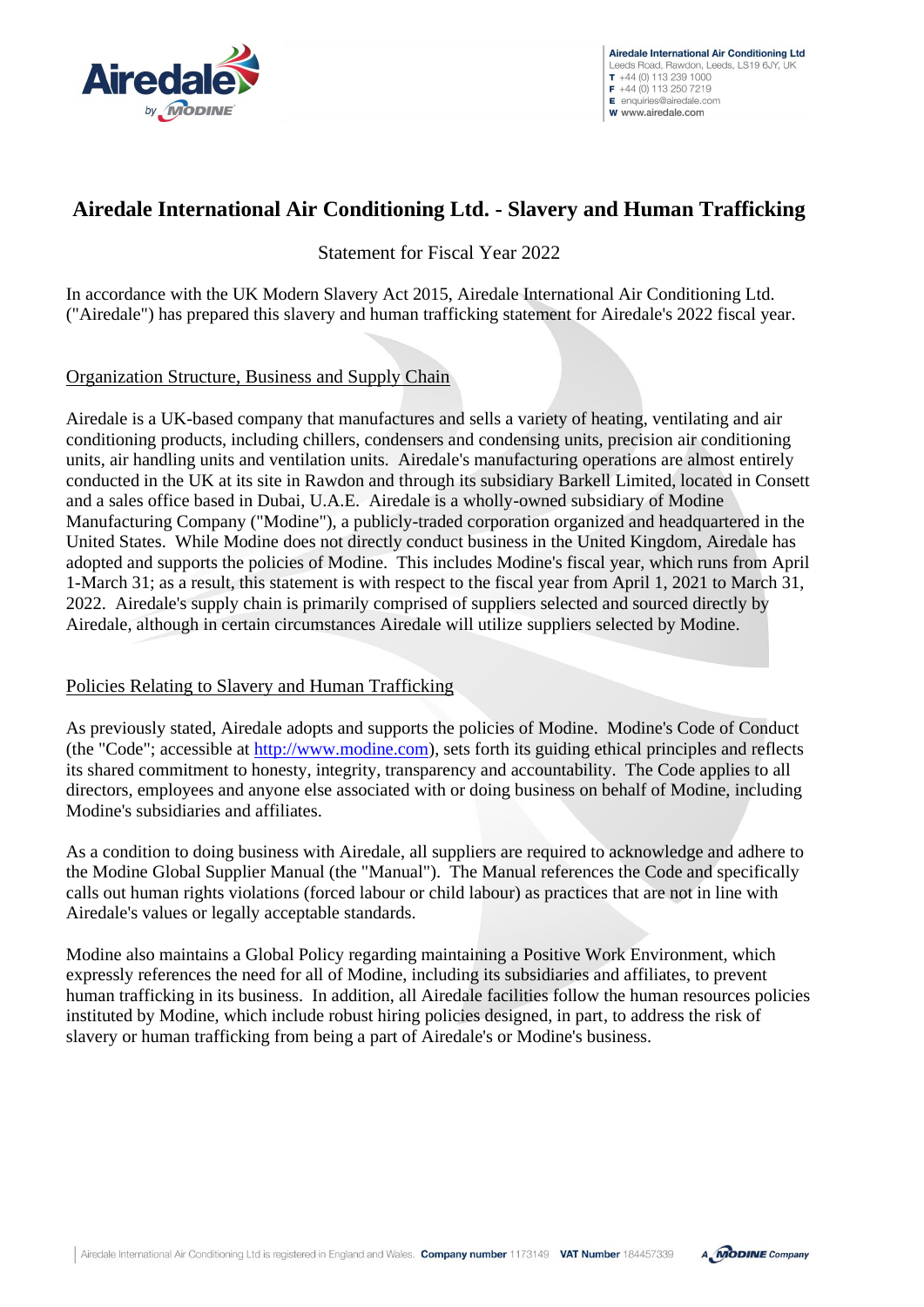

## Due Diligence Processes in Relation to Slavery and Human Trafficking in Airedale's Business and Supply Chain

Prior to commencement of a supply relationship, all potential suppliers for Modine and Airedale are vetted for ethics and compliance matters utilizing a third-party service provider. Using the providers services, Airedale conducts varying degrees of diligence depending on the risks associated with a specific supplier. In the event this diligence reveals concerns regarding practices of a potential supplier that are not in line with Airedale's or Modine's values or legally acceptable standards, including the possibility of use of slavery or human trafficking, neither Airedale nor Modine will engage such supplier.

Utilizing a Global Policy on Reporting and Investigation, Modine and Airedale encourage employees and third parties alike to report any activities that potentially fail to meet Modine's ethical standards through an anonymous reporting system. In support of that system, Modine maintains a Business Ethics Committee that is charged with investigating any reports that are made. This reporting and investigation process, coupled with every Modine and Airedale employee's obligation to abide by the Code, allows Modine the opportunity to identify and address risks of human trafficking and slavery. This process is conducted by Modine and not by a third party.

In the event Airedale becomes aware of any activities either in its business or its supply chain that could constitute slavery or human trafficking, it will conduct (or Modine will conduct on its behalf) an appropriate investigation to determine the veracity of such information. Employees who violate the spirit or the letter of the Code or any of Modine's policies are subject to appropriate disciplinary action, up to and including dismissal. In addition, Airedale expects third parties with whom it conducts business to uphold the same standards as Airedale itself, and a failure to do so could result in Airedale severing the third-party relationship.

### Risks in Supply Chain and Steps Taken to Assess Those Risks

In addition to the due diligence steps discussed above, Airedale is assessing and will continue to assess the appropriate methods for determining slavery and human trafficking risks in its business and its supply chain.

### Effectiveness in Ensuring Absence of Slavery and Human Trafficking in Supply Chain

Airedale does not currently maintain any specific performance indicators against which to measure the effectiveness of its efforts to ensure that slavery and human trafficking are not taking place in its supply chain. However, each shipment from or service provided by a supplier constitutes an acceptance by that supplier of the Manual and the Code. Therefore, through the maintenance of its relationship with Airedale and/or Modine, each supplier is certifying its compliance with Airedale's ethical standards. At a minimum, these standards require Airedale's suppliers to act in accordance with local law, including those respecting slavery and human trafficking.

Neither Modine nor Airedale currently conducts audits of its suppliers to ensure their continuing compliance with the applicable policies against human trafficking and slavery. However, Modine and Airedale will be reviewing their practices and procedures to determine appropriate performance indicators and assessment capabilities.